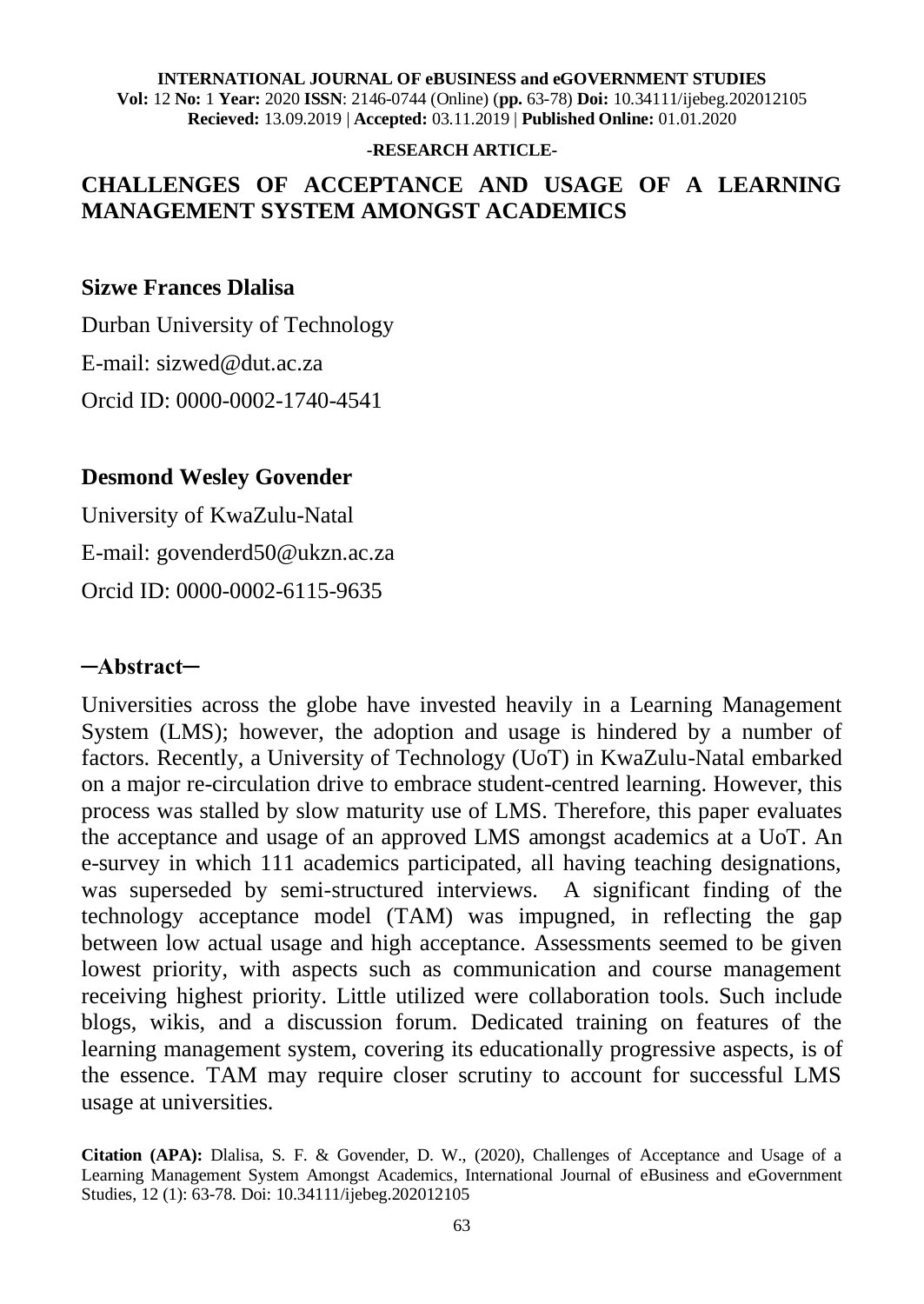Vol 12, No 1, 2020 ISSN: 2146-0744 (Online) Doi: 10.34111/ijebeg.202012105

**Key Words:** Learning Management System, Technology Acceptance Model, student-centred learning, higher education, academics' acceptance, academics' usage, University of Technology, e-learning

#### **JEL Classification:** I23

## **1. INTRODUCTION**

The broad use of electronic technologies embraces the digital-age society and has the potential to enhance the learning experience in the information age. Horton (2011), defines e-learning as the use of electronic technologies to create a learning experience, also allowing for flexibility of using different tools, depending on the users' preference. An e-learning platform is a system running on a web-server, providing companies or universities with the ability to administer, distribute, and supervise teaching and learning activities (Llamas-Nistal, Caeiro-Rodriguez, & Castro, 2011).

An e-learning platform encourages student engagement, thereby promoting the creation of a student-centred model. Butt (2014) defined student-centred learning as an activity in which the student's learning process is guided by the teacher. A heavy accent has been placed on students, moving away from academics. This paradigm shift is described as a shift to student-centred learning. Academics have now to act as mentors, e-moderators, and facilitators, rather than passively transferring learning as verbal communication (Rienties, Brouwer, & Lygo-Baker, 2013). Importantly, e-learning can support a student-centred learning environment, encouraging this shift of focus away from academics onto students.

Thus academics' buy-in, which entails the acceptance and usage level of the system (Alharbi & Drew, 2014), heavily influences the success of LMSs, which have been largely under-utilized by academics. This has been cited as a crucial factor in overall neglect of the system. This study has as its objectives:

- To evaluate the acceptance of the Blackboard amongst academics at a University of Technology; and
- To evaluate the usage of the Blackboard system amongst academics at a University of Technology.

These objectives can shed more light on the acceptance and usage of the LMS (Blackboard) amongst academics in a South African University of Technology (UoT). This paper will examine in detail how universities, students, and academics can benefit from using a LMS; how the use of such a system can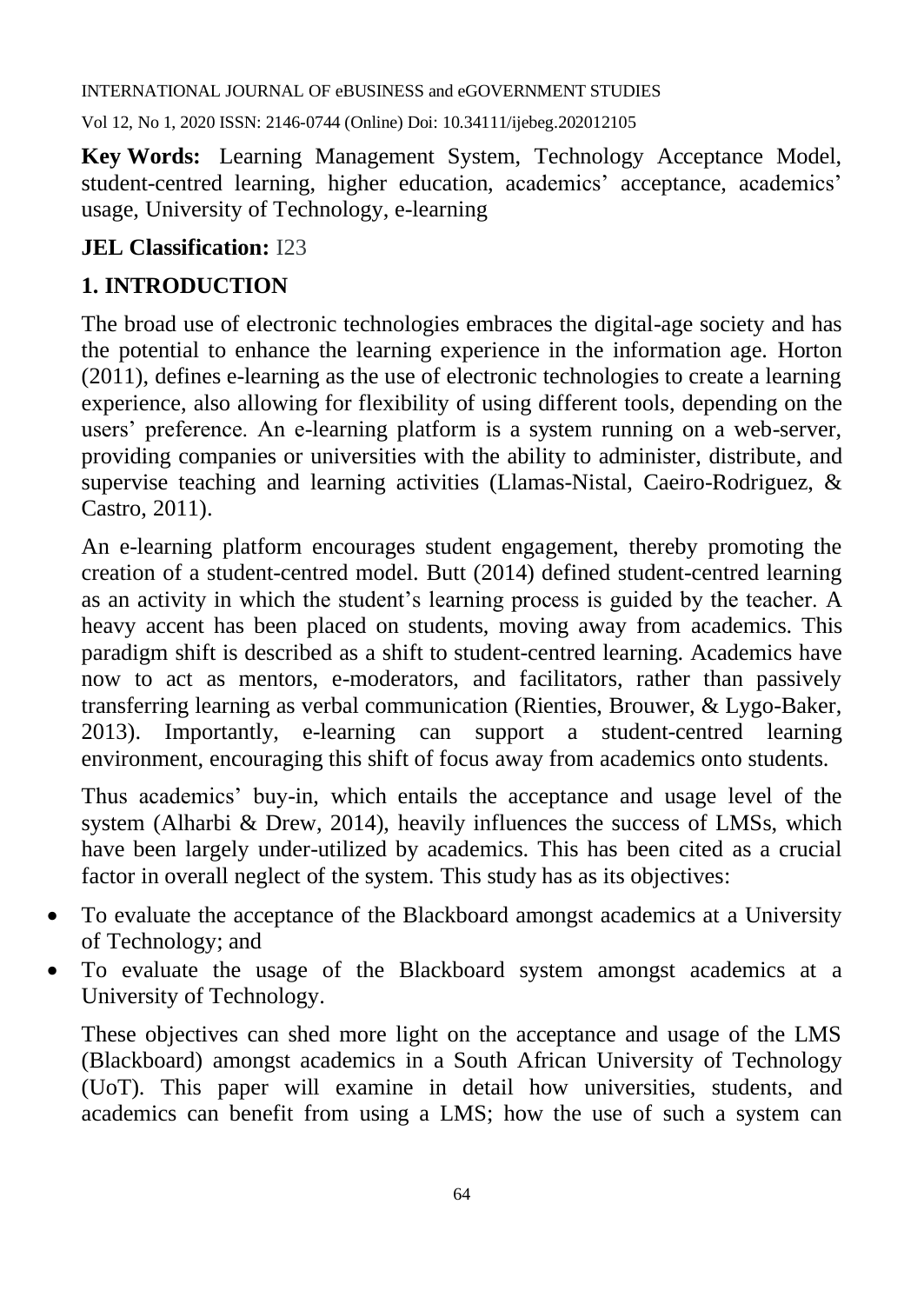Vol 12, No 1, 2020 ISSN: 2146-0744 (Online) Doi: 10.34111/ijebeg.202012105

augment student-centred learning, together with the significance of academics' enthusiasm for supporting student learning per this means.

# **2. LITERATURE REVIEW**

## **2.1. Learning Management Systems**

LMSs support current pedagogic requirements, in offering both asynchronous and synchronous benefits for students of this age of information. Communication (Llamas-Nistal et al., 2011), accessibility, flexibility, self-paced activity, and interactivity (Abdous, 2013), skill building, and increased availability, improve learning experiences of students, and positively motivate students (Alshammari, Ali, & Rosli, 2016). Advantages like self-paced activity could smooth the transition of leavers from high school to higher education institutions. Consistently accessible and responsive staff is a factor that contributes to a firstyear's retention (James, Krause, & Jennings, 2010). Furthermore, LMSs have also been credited with motivating users (students and academics); and increasing participation amongst the students in a class (Alshammari et al., 2016).

## **2.2. Student-centred learning through LMSs**

The shift from an 'industrial age' learning environment to an 'information age' learning environment is inevitable. The information age student's experience and learning can no longer be supported by an outdated model which revolves around academic-centric control rather than shared control (academic/student) of learning (Blewett, 2012). A student-centred environment which engages the student can support the proper use of technology (Revere  $\&$  Kovach, 2011) by means of guidance provided by both academics and LMSs (Overby, 2011). This may be achieved through information searching, retrieval and generation (Kirkwood & Price, 2014). Such can cultivate a lifelong learning process in which students are capable of solving problems independently. Students can be studying at their convenience, studying being made interesting and entertaining via various methods (Overby, 2011).

Academics, once they have accepted the approach of student-centred learning shift from the role of "sage on the stage" to that of "guide on the side" (Overby, 2011). Students must then actively participate in their own learning, having also to be responsible for organising, analysing, and synthesizing their learning content. Such a stance on student-centred learning leads inevitably to the stimulating of critical thinking and problem-solving in students. The most frustrating challenge is the unpreparedness of academics to alter their ingrained role of transferring content verbally, to accepting the role of facilitator.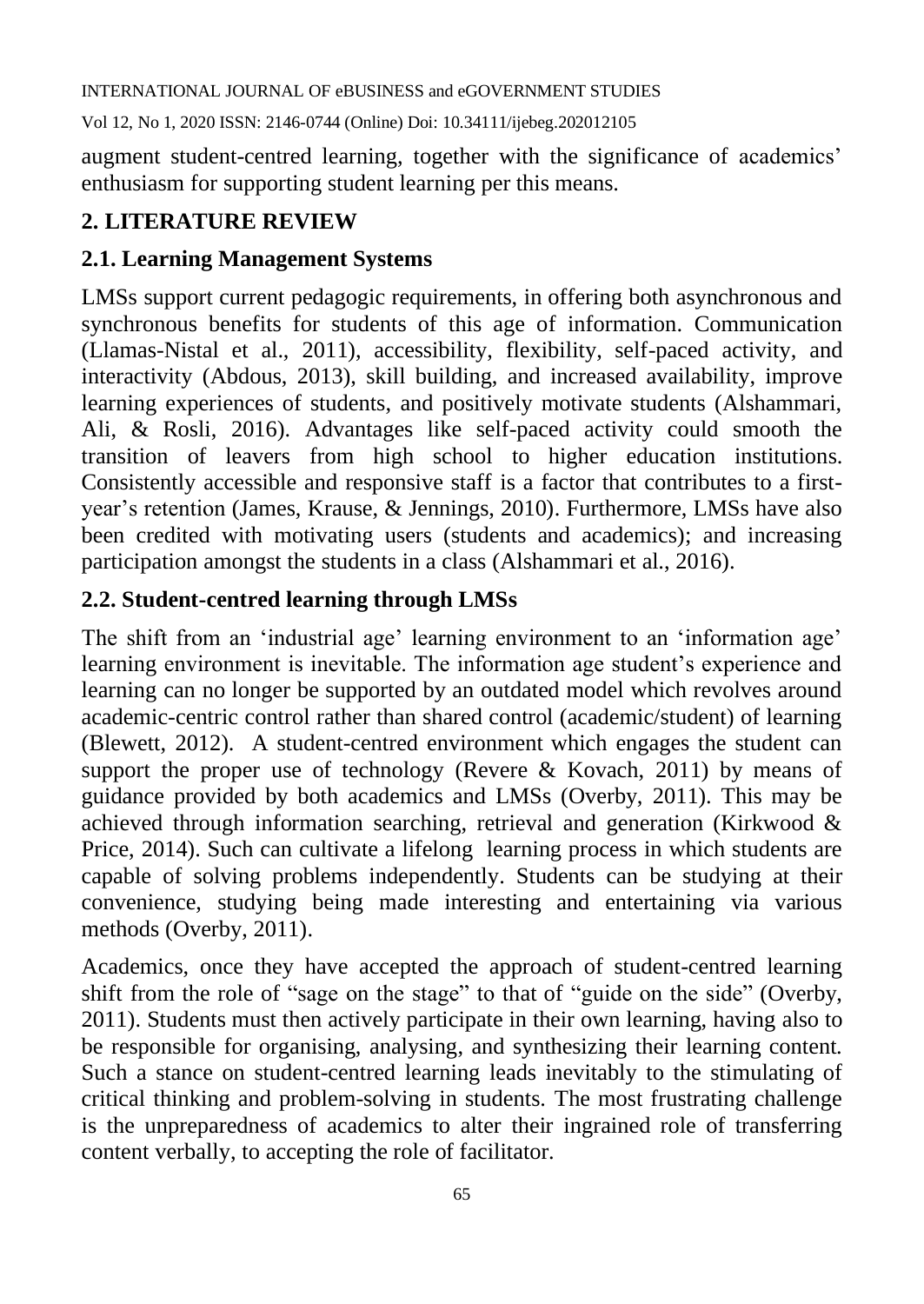Vol 12, No 1, 2020 ISSN: 2146-0744 (Online) Doi: 10.34111/ijebeg.202012105

#### **2.3. Principal Stakeholders' Readiness for LMS**

This research was principally concerned with the acceptance and usage of LMS by academics. However, it is also necessary to consider the roles of the complementary actors (university, academics, and students), when such impinges directly on the academics' ability to conduct their roles as LMS facilitators effectively. Learning management systems demand preparedness of all three main stakeholders, namely, the university, the academic, and the student, in addressing needs of the stakeholders and in implementing LMSs successfully.

#### *2.3.1. Academics' readiness for LMS*

Edumadze, Ossei-Anto, Edumadze, Tamakloe, and Boadi (2014)'s definition of readiness is given as the individual being willing to engage in the proffered learning system, benefiting thereby. E-learning readiness covers willingness by, for instance, the student, school, or academic, to use e-learning tools, preferring such as the usual delivery mode of instruction (Edumadze et al., 2014).

Obstacles to acceptance and use by academics of LMSs include lack of prior experience with computers or Information and Communication Technology (ICT), inter alia (Eslaminejad, Masood, & Ngah, 2010). Eslaminejad et al. (2010), found that academics had a positive attitude towards e-learning acceptance, but this did not necessarily translate into usage. Computer experience plays a critical role in LMS acceptance and usage as it affects computer attitude (Teo & Noyes, 2011). Someone highly experienced in computers is more liable to engage readily with LMSs than would users having little experience of such. Should a facilitator accept the integration of technology into the teaching and learning, they are likely to have ICT experience (Mahmud & Ismail, 2010).

#### *2.3.2. Universities' readiness for LMSs*

Institutional support is defined as "general support, which includes top management encouragement and allocation of adequate resources" (Igbaria, Parasuraman, & Baroudi, 1996). The university plays a major role in ensuring that all role-players are integrated and working in harmony to create an overall positive acceptance and usage of the system. Davis, Bagozzi, and Warshaw (1989), also concluded that organizational support is one of the critical factors promoting system usage. The management of the university is influential in shaping employees' attitudes towards the system's usage (Al-Busaidi & Al-Shihi, 2012) as also stated by (Kirkwood & Price, 2014; Revere & Kovach, 2011). Therefore, the university's readiness starts with management, who must ensure that the network or Internet connectivity (better bandwidth), along with the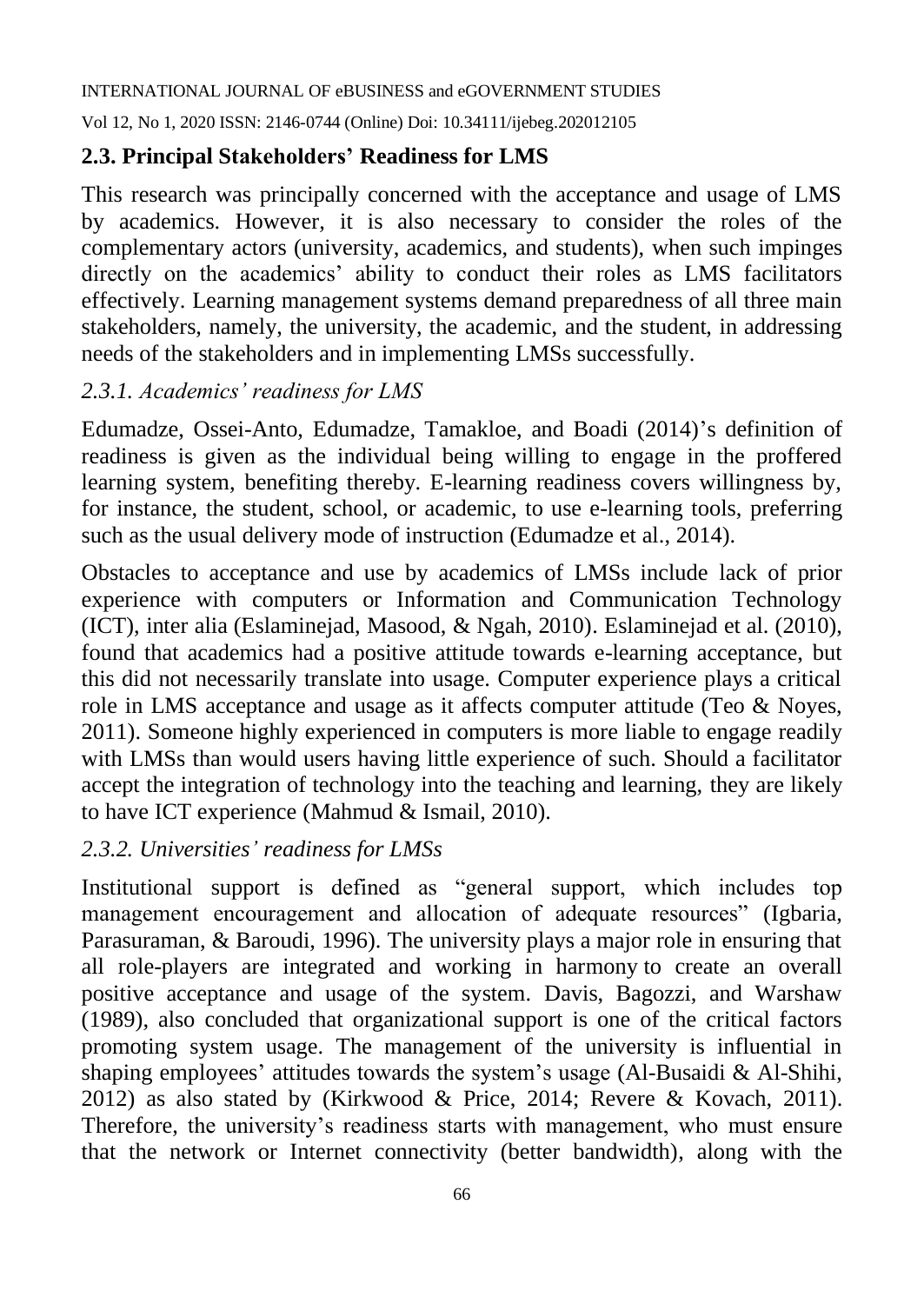Vol 12, No 1, 2020 ISSN: 2146-0744 (Online) Doi: 10.34111/ijebeg.202012105

infrastructure (such as the server), is operating efficiently for LMS to be implemented.

### *2.3.3. Students' readiness for LMSs*

Factors that contribute to students' readiness for LMS usage include, but are not limited to: self-efficacy (Abbad, 2011), computer experience, technical support (Abbad, 2011; and Al-Busaidi & Al-Shihi, 2010), and prior experience (Alharbi & Drew, 2014). Self-efficacy is a personal trait describing an individual's ability to perform certain activities successfully (Bandura, 1978). Low self-esteem can hinder a person's use of LMS, even when compared to an individual with less experience but more self-confidence. This confidence can be developed by providing the student with the necessary training and technical support.

### **2.4. Theoretical Framework**

Publications on information system (IS) or technology acceptance, have been the subject of academic scrutiny and measurement. According to most models, however, technical aspects of IS outweigh the effectiveness of the social elements. Conversely, the TAM or technology acceptance model (Davis, 1989) and the TRA, or theory of reasoned action (Fishbein & Ajzen, 1977) stress the social side of IS. The social aspects of the TAM are arguably one of the most-used theories in the IS field (Al-Busaidi & Al-Shihi, 2010), with the model's results being validated by some researchers (Al-Busaidi & Al-Shihi, 2010; and Lee, Kozar, & Larsen, 2003). However, some studies (Venter, Jansen van Rensburg, & Davis, 2012) offer conflicting results, particularly for LMSs. TAM was used (Figure 1) in the current study as a baseline following a model for LMSs proposed by Al-Busaidi and Al-Shihi (2010) to assess the extent of academics' challenges affecting the acceptance and usage of the LMS.

Davis (1989) suggests that Perceived Usefulness (PU) is directly influenced by Perceived Ease of Use (PEOU), both these determinants directly influencing attitude towards use (A). Furthermore, Behavioral Intention (BI) is directly influenced by 'A' and 'PU'. Additionally, 'BI' influences the System Use (SU).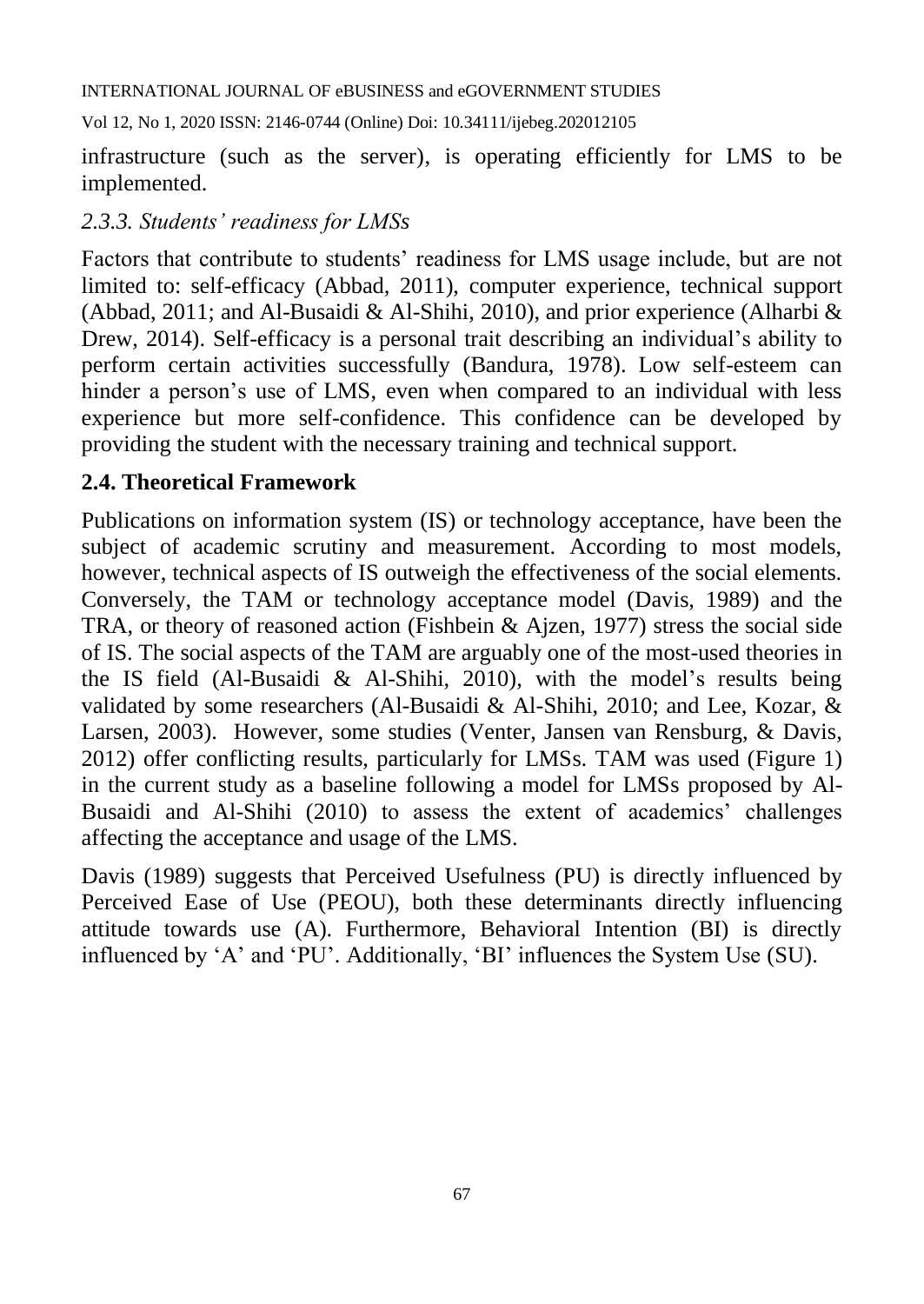

## **Figure-1: Technology Acceptance Model**

*Source*: Davis, 1989

# **3. METHODOLOGY**

## **3.1. Participants**

The case study took place at a UoT, Durban and Pietermaritzburg campuses, located in KwaZulu-Natal, South Africa. In gathering data from those academics who teach at this UoT, a qualitative, combined with quantitative (mixed-method), approach was employed. Some 550 academics on the permanent staff on all university campuses, were presented with the questionnaire. Only 111 academics responded to the e-survey. In order to access insight and depth sufficient for understanding the topic (acceptance and use of LMSs amongst academics) 10 interview follow-ups were given (Coskuncay, 2013).

The questionnaire contained six sections (1 to 6) with pre-coded and structure questions. Section 1 covered background information; sections 2 to 6 covered constructs (PU, PEOU, A, BI, and SU) used to measure acceptance and usage of the Blackboard system amongst academics at a UoT (Table 1).

## **Table 1: This Paper's Objectives and TAM Constructs used to Measure them**

| Objectives                                                                 | <b>TAM Constructs</b>         |
|----------------------------------------------------------------------------|-------------------------------|
| To evaluate the acceptance level of the Blackboard   Perceived usefulness, |                               |
| system amongst academics.                                                  | Perceived Ease Of Use,        |
|                                                                            | Attitude Towards Using        |
| To evaluate the usage level of the Blackboard system                       | Behavioural Intention to Use, |
| amongst academics.                                                         | System Use                    |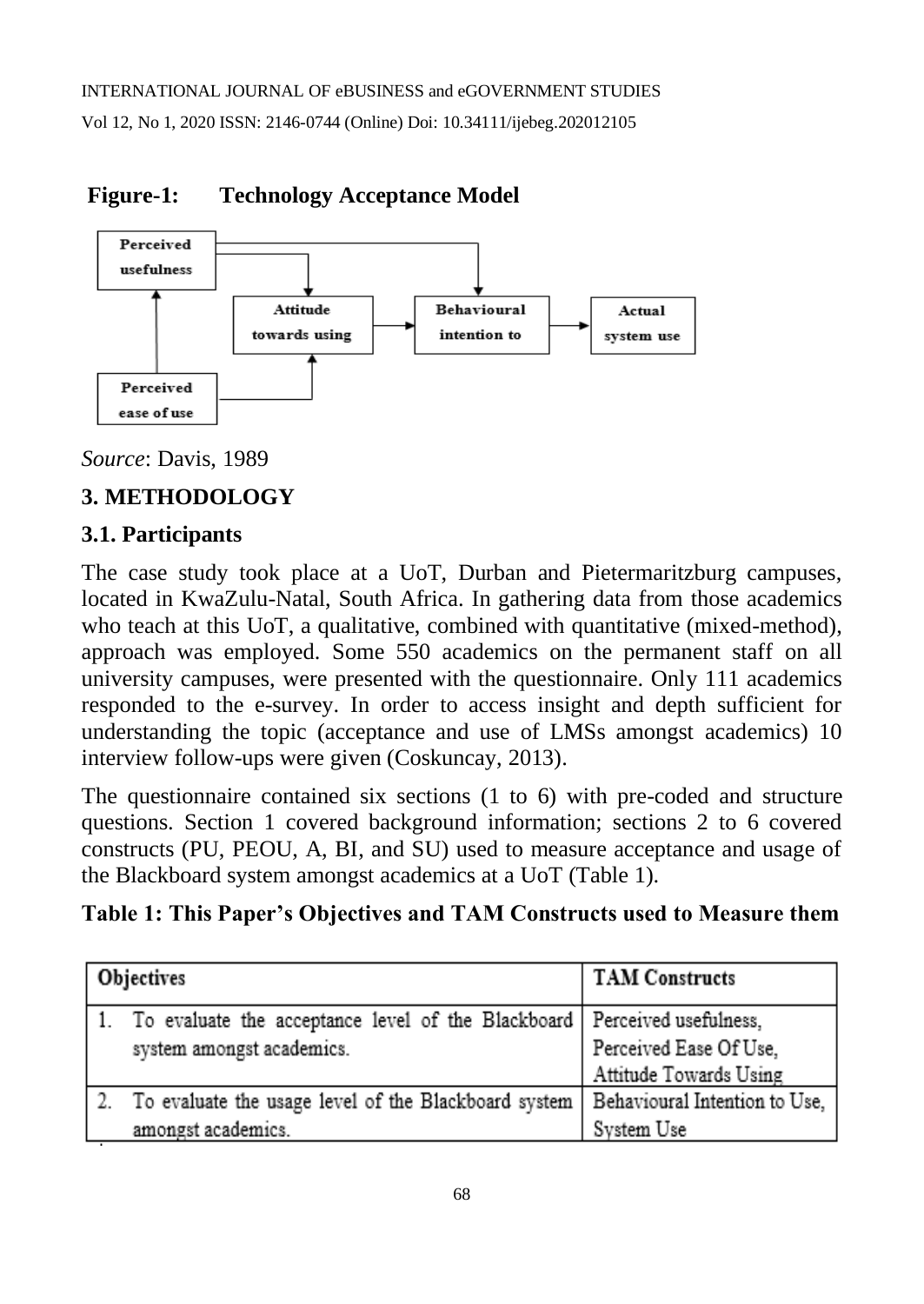Vol 12, No 1, 2020 ISSN: 2146-0744 (Online) Doi: 10.34111/ijebeg.202012105

The majority of the questions used to measure the constructs were adapted from existing literature and validated by other studies. Questions were reworded to appropriately fit the study; some questions were developed by the researcher.

## **3.2. Data Analysis**

The data collected from the questionnaire was obtained using a 5-point Likert scale for all the sections (except the demographic section). Data were analysed using SPSS version 22. The following data analyses were performed on the data: Chi-Square Goodness-Of-Fit test which tests variables by category. The aforementioned is a univariate test, finding whether any particular responses are chosen markedly more or less often than others. The Wilcoxon Signed Ranks test which is a non-parametric test, was specifically used in this study to test whether the average value is significantly different from a value of 3(the central score). The Regression Analysis test calculates coefficients of any linear equation, establishing which independent variable (one or more) best forecasts the dependent variable's value.

Interview data were assessed using narrative analysis. The interview questions afforded the respondent an opportunity of evaluating in-depth reasons for responses, beyond those obtained from the pre-coded and structured questionnaire. The interview questions were categorized into two groups:

- Group A (those who do use the Blackboard, even if only to a small extent). The aim was to ascertain the motivating factors for using Blackboard.
- Group B (those who do not use the Blackboard at all). The aim was to ascertain the negative factors accounting for their avoidance of Blackboard.

## **4. FINDINGS**

### **4.1. Questionnaires**

The results of Blackboard usage on the Chi-Square Goodness-Of-Fit test reflected that some 31 per cent of academics avoid all use of the Blackboard system. Some 27 per cent of academics use the system perhaps once weekly. The results of Blackboard usage from the Chi-Square Goodness-Of-Fit test also show that a significant number of participants used the system as a repository ( $\chi^2$  (5, N=111) = 18.505, p=.001); and used the system for communication ( $\chi^2$ (5, N=111) = 31.207, p<.0005). A great number of participants neither use the system for assessment  $(\chi^2(5, N=111) = 96.613, p<0.005)$  nor for reporting  $(\chi^2(5, N=111) = 88.054,$ p<.0005). This implies that the system is not exploited to its full capacity. Furthermore, the results of computer skills from the Chi-Square Goodness-Of-Fit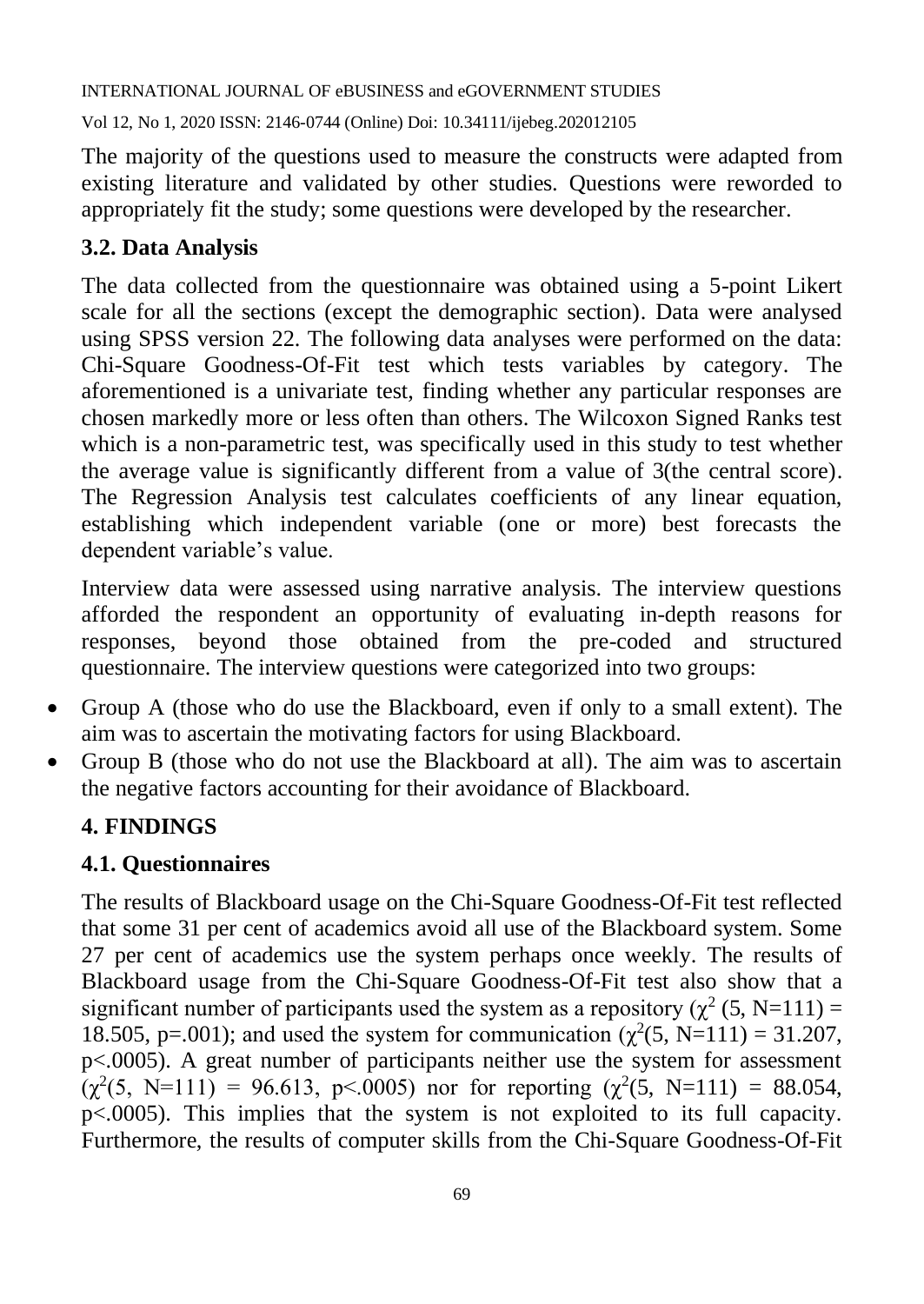Vol 12, No 1, 2020 ISSN: 2146-0744 (Online) Doi: 10.34111/ijebeg.202012105

test result highlighted that 53% of the academics rated their computer skills good, 31% rated their computer skills excellent, while only 2% rated their computer skills poor.

The results from all of the constructs (Table 2 and Table 3) reflected a noteworthy difference from the central score of 3. It appeared that the System Usage construct had been little used. Participants appeared markedly in agreement on all other constructs. This would suggest that an event occurs between BI and SU, The TAM framework cannot explain the low system usage, despite its high intention.

| <b>Constructs</b>     | No. | Mean   | <b>Std. Deviation</b> |
|-----------------------|-----|--------|-----------------------|
| Perceived Usefulness  | 111 | 3.3724 | 85545                 |
| Perceived Ease of Use | 111 | 3.4288 | .78617                |
| Attitude              | 111 | 3.5261 | 72359                 |
| Intention to Use      | 111 | 4.0631 | 1.00254               |
| System Usage          |     | 2.5207 | 1 1 2 7 2 1           |

 **Table 2: Mean and Standard Deviation** 

#### **Table 3: Wilcoxon Signed Ranks Test**

| Test Statistics <sup>c</sup>  |                       |             |           |                       |                       |           |              |
|-------------------------------|-----------------------|-------------|-----------|-----------------------|-----------------------|-----------|--------------|
|                               | Threes -              | Threes -    | Threes -  | Threes-               | Threes-               | Threes-   | Threes-      |
|                               | Perceived             | Perceived   | Attitude  | Intention             | Tech                  | Support   | System       |
|                               | Usefulness            | Ease of Use |           | to Use                | Factors               | Factors   | Usage        |
| Ζ                             | $-4.374$ <sup>a</sup> | $-5.225^a$  | $-6.486a$ | $-7.257$ <sup>a</sup> | $-3.980$ <sup>a</sup> | $-5.854b$ | $-3.805^{b}$ |
| Asymp. Sig.<br>$(2-tailed)$   | .000 <sub>1</sub>     | .000        | .000      | $000 -$               | .000                  | .000      | .000         |
| a. Based on positive ranks    |                       |             |           |                       |                       |           |              |
| b. Based on negative ranks    |                       |             |           |                       |                       |           |              |
| c. Wilcoxon Signed Ranks test |                       |             |           |                       |                       |           |              |

Table 2 represents a computed mean and standard deviation of the selected items in each construct, which were used to reflect where there is higher agreement. It also depicts the mean and standard deviation for the following constructs: PU, PEOU, A, BI, and SU. Table 3 depicts the results from the Wilcoxon Signed Ranks test. The average score is calculated for each of these constructs, and tested against a neutral 3. In Table 3, the average scores are noticeably distinct from 3 (text highlighted in grey). However, SU in Table 3 shows a significantly low mean, being less than 3, whilst the others are all above 3. Such would indicate that participants, on the four construct statements, agreed with the majority, that is, PU, PEOU, A, and BI, therefore in all constructs except SU.

Furthermore, under Usage, in Table 2, low usage appears noteworthy (lower than 3). Others, however, are all in significant agreement; which means that most academics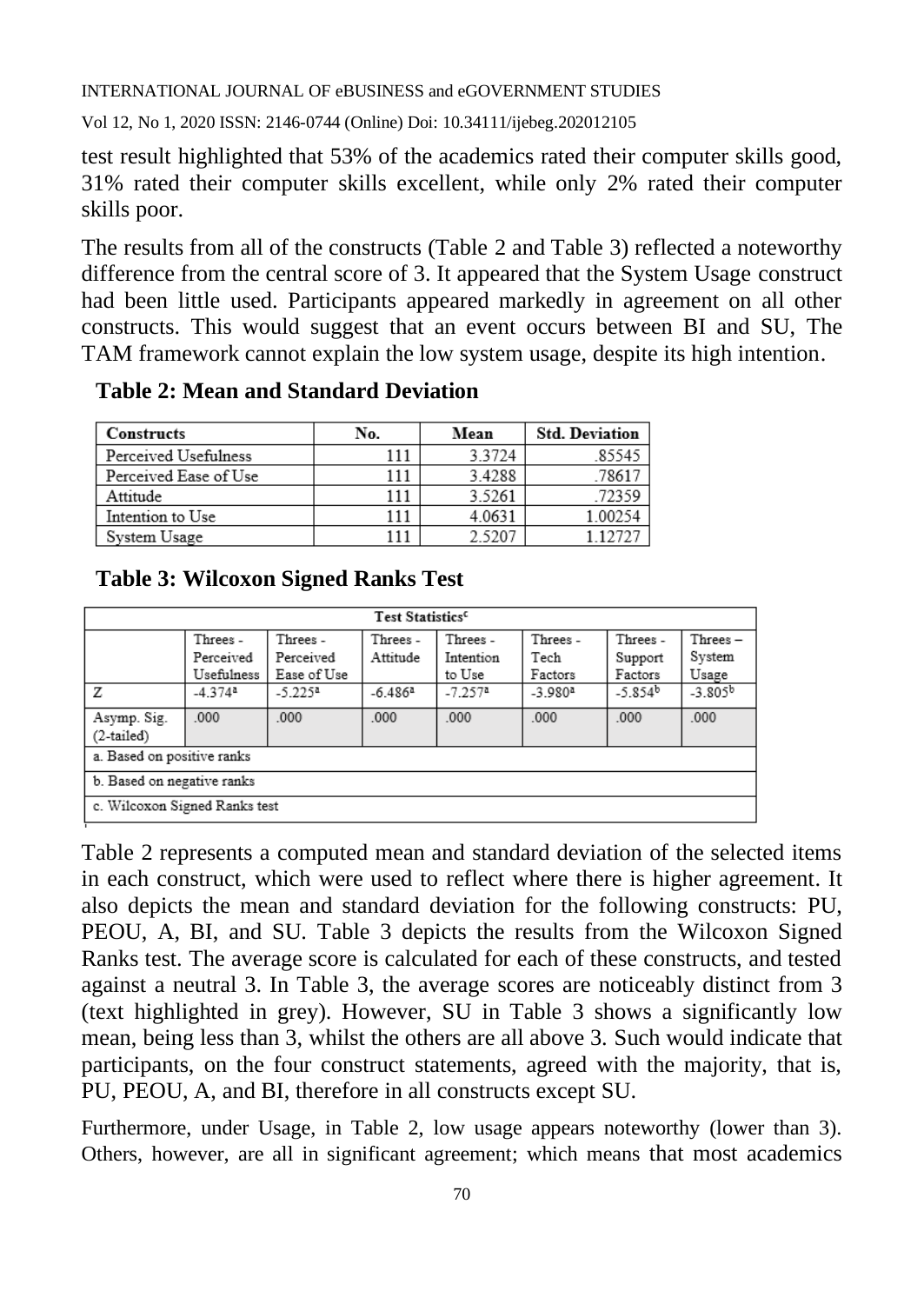Vol 12, No 1, 2020 ISSN: 2146-0744 (Online) Doi: 10.34111/ijebeg.202012105

lean towards use of the system, albeit there is scant actual usage. Usage over a single daily usage was 5 per cent, with only 4 per cent using the system daily.

#### **4.2. Interviews**

The interview questions were based on Blackboard usage and were categorized into two groups: Group A: participants who do not use Blackboard, and Group B: participants who use Blackboard regardless of the frequency. After recording the interview, it was transcribed. The following themes arose: course management, communication, assessments, support factor, Blackboard update, staff acceptance, support, and incentives.

#### **4.3. Research Model's Path Analysis**

The summary of the results from the correlation coefficients of the TAM is depicted in Figure 2. The result reflects noteworthy correlation of all constructs of the model, save SU and BI. A single asterisk (\*) in the research model's correlation coefficient path (Figure 2) reflects a level of significance of 0.05; while a double asterisk (\*\*) reflects a significance level of 0.01.

### **Figure-2:Research model coefficients' path**



This section of the paper will highlight only the most significant route of the model, as indicted by the value of the higher coefficients. It appears from the results that both PEOU (r=.470, p $\lt$ .0005) and PU (r=.746, p $\lt$ .0005) are predictors of A. Strong and medium correlation, strong predictors, respectively, had positive correlations with A. The SU is, however, not notably correlated with BI ( $r=149$ , p=.118), the strength being low. This result indicates a gap between SU and BI. However, this discrepancy may be attributed to factors unique to the studied university. Furthermore, this result is not in accordance with the TAM. The TAM maintains that BI is the principal determinant of any IS.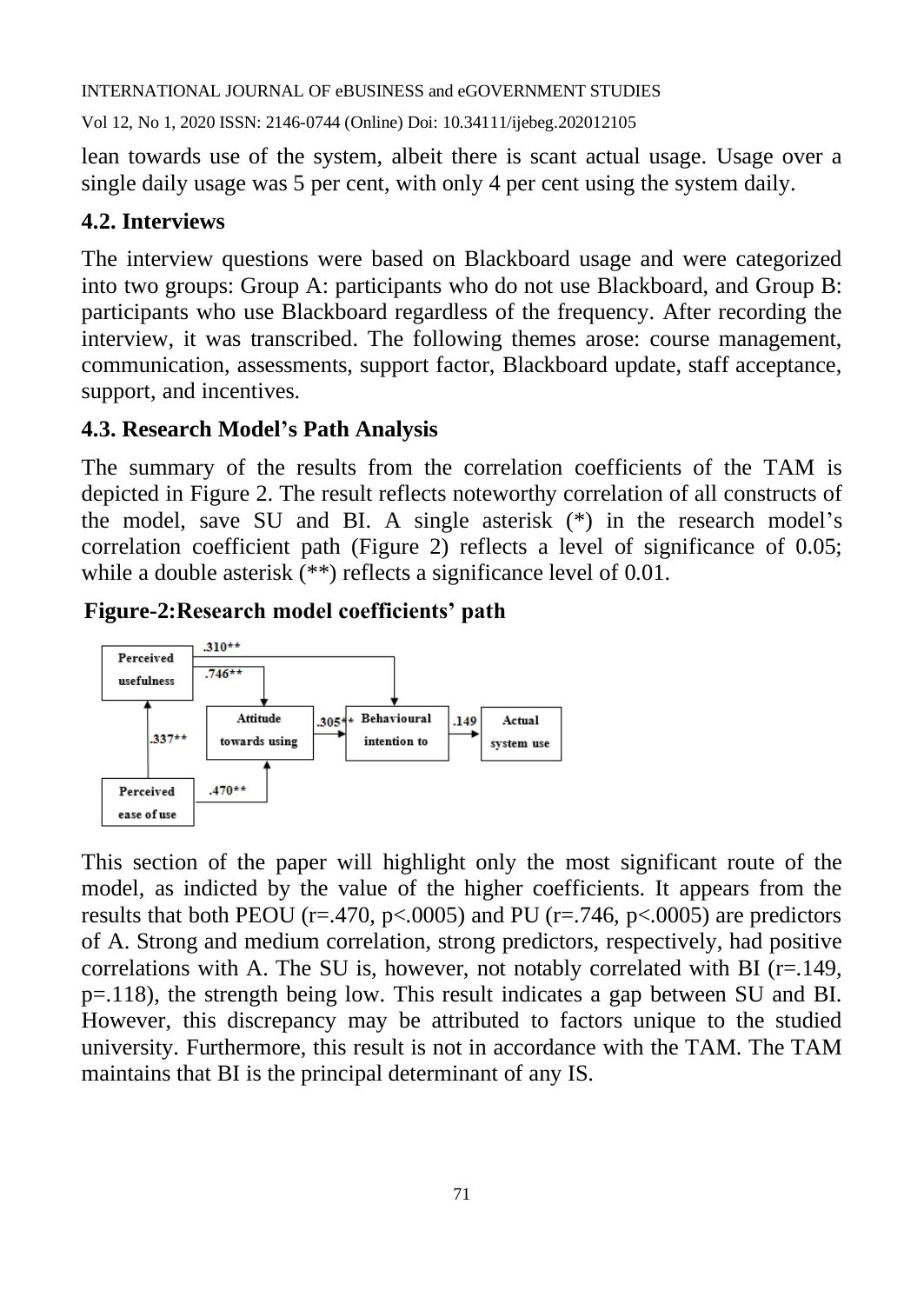Vol 12, No 1, 2020 ISSN: 2146-0744 (Online) Doi: 10.34111/ijebeg.202012105

## **5. DISCUSSION**

Use of LMSs by academics was reflected in interview and e-survey results. Results were consolidated and interpreted in evaluating LMS usage and acceptance by the above-mentioned users at a university of technology.

#### **5.1. LMS Usage**

Benefits such as flexibility, interactivity, accessibility, and self-paced learning are being attained by correct application of an LMS (Abdous, 2013), increasing availability and skills development (Alshammari et al., 2016). In assessing usage of LMSs, Pearson's analysis tests of correlation and regression were conducted. The Pearson's correlation test and the regression analysis test revealed that the correlation between SU and BI is not significant; and the BI does not predict SU at all. The findings from the current study concur with all of TAM's determinant relationships, except for behavioural intention and actual usage. A study by Venter et al. (2012) investigated the factors that either promote or hinder students' LMS acceptance and usage. Venter et al. (2012)'s research unearthed a positive, albeit weak relationship between behavioural intention and usage of an LMS. These findings would indicate a need for TAM to be revised, thereby allowing for other factors to be taken into account.

It was discovered per the interviews that the principal use of the system was communication and course management; the LMS was least used for evaluation purposes, despite the fact that it could be beneficial to students for self-assessment after each concept covered. Academics are also encouraged to incorporate LMS assessments into their final course mark. In addition, the assessment marks can be automatically featured, thereby reducing academics' workload, providing speedy response and assessment of progress. In general, interview results were aligned with those of the questionnaire. This highlighted the course management and communication as aspects most used. The aspect of assessment was largely neglected. The Kruskal Wallis test (Table 4) offered LMS experience as a crucial element in system usage. Such a result would be expected at a higher learning institution.

Computer skills' correlation with Actual Usage reflected that the greater the skills of the academic, the more the system would be used. Such is supported by the contention in literature that proficient use of technology exerts a positive influence on LMS usage. In other words, those academics most adept on the computer are likely to be less fazed by an LMS than academics not technologically experienced (Fishbein & Ajzen, 1977). Thus, LMS acceptance is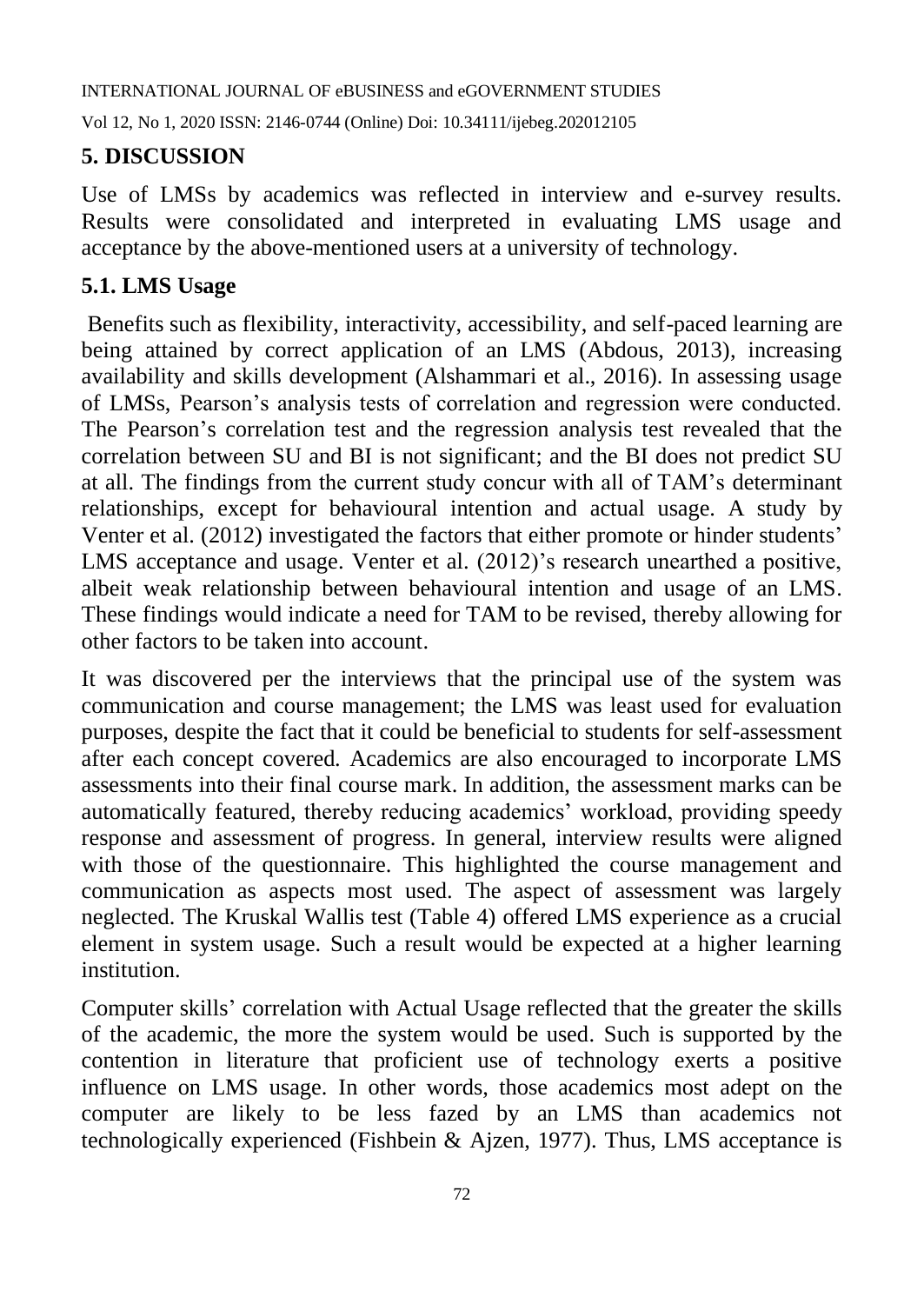Vol 12, No 1, 2020 ISSN: 2146-0744 (Online) Doi: 10.34111/ijebeg.202012105

greatly influenced by technological skills, for instance, with computers (Fathema & Sutton, 2013). Experience of ICT will be aligned with decisions on integrating technology with teaching and learning (Mahmud & Ismail, 2010). The Behavioural Intention to Use factor agreed notably with all statements on the element Behavioural Intention to Use. BI, as reflected in the results, correlated positively with PU ( $r = .310$ ,  $p = .001$ ) and A ( $r = .305$ ,  $p = .001$ ): medium strength was shown for both. It was also confirmed in the findings on TAM, that Perceived Usefulness and Attitude towards Using correlated positively with Intention to Use (Davis et al., 1989), which was also noted by (Alharbi & Drew, 2014).

 **Table 4: Kruskal Wallis Test - LMS Experience vs System Usage**

|             | N   | Mean   | <b>Std. Deviation</b> |
|-------------|-----|--------|-----------------------|
| None        | 28  | 1.4929 | .75715                |
| $<1$ yr     | 18  | 2.3111 | .98988                |
| $1 - 2$ yrs | 31  | 2.9161 | 88057                 |
| $3 - 4$ yrs | 12  | 2.7500 | 1.11559               |
| $>4$ yrs    | 22  | 3.3182 | .99649                |
| Total       | 111 | 2.5207 | 1.12727               |

Test Statistics<sup>a,b</sup>

|             | System Usage |
|-------------|--------------|
| Chi-Square  | 35.873       |
| df          |              |
| Asymp. Sig. | .000         |

a. Kruskal Wallis Test

b. Grouping Variable: 1.6. (recoded) How long have you used, or have been using a Learning Management System (LMS)? (In general, not only the Blackboard)

#### **5.2. LMS Acceptance**

On the Wilcoxon Signed Ranks test, results indicated that most academics agreed that the system was both useful and simple to use, therefore they had a positive attitude towards use of the LMS. This finding concurs with the results of Davis (1989) and Venkatesh and Bala (2008) that attitude towards use is greatly influenced by perceived ease of use, and perceived usefulness. A similar study on academic behaviour towards acceptance of an LMS, yielded congruous findings. Academics accepted that the LMS was useful as a tool in learning and teaching, and easy to use (Fathema & Sutton, 2013), which concurs with the results of this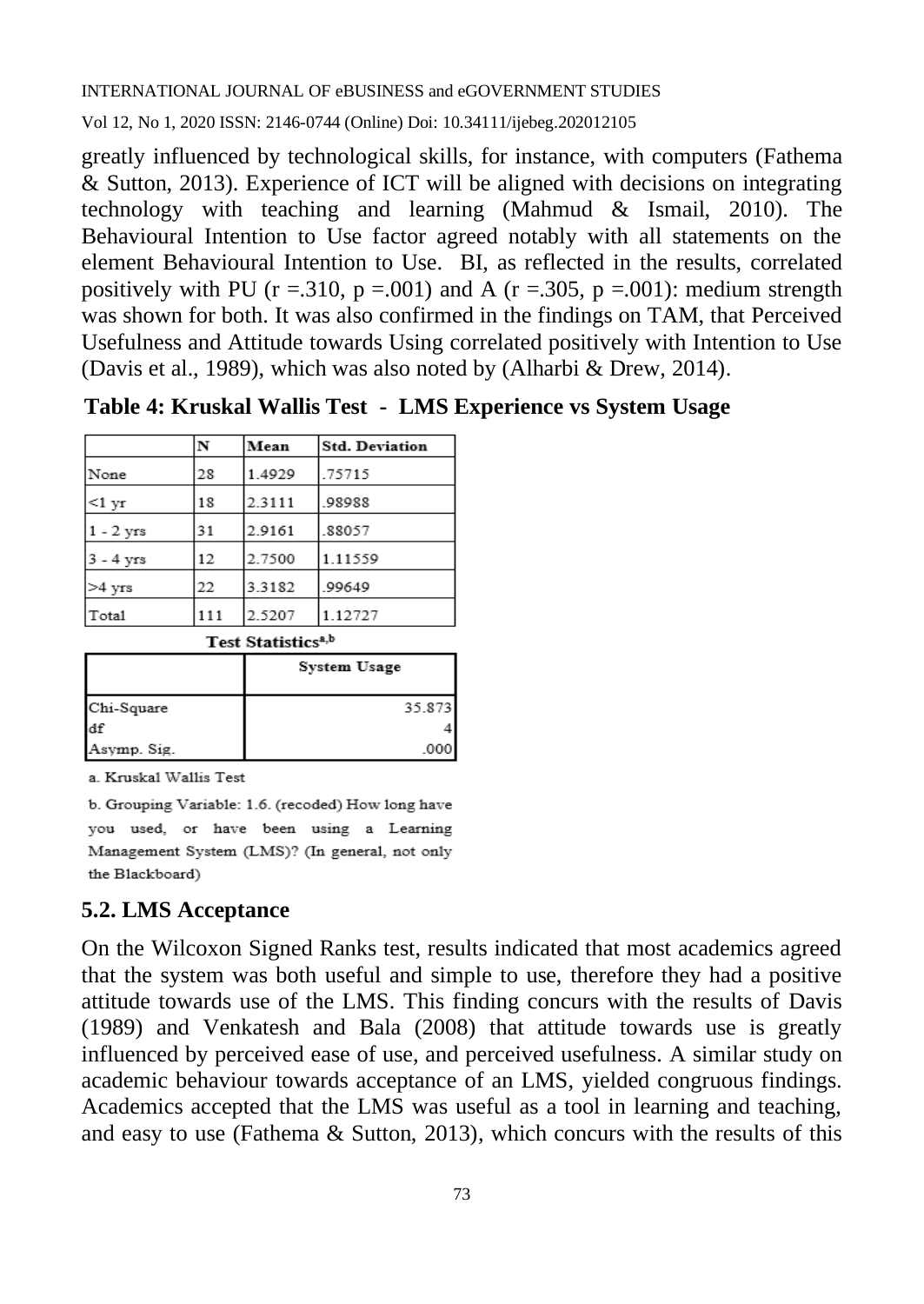Vol 12, No 1, 2020 ISSN: 2146-0744 (Online) Doi: 10.34111/ijebeg.202012105

study. The participants, on usefulness of the Blackboard system, indicated that this system saved time and simplified their teaching activities. It was noted that those who used the system did so selectively, ignoring certain features possibly for their unfamiliarity, or out of indifference. Neglected features included student tracking, and the forum for discussion and collaboration. Such features add greatly to support for student-centred learning.

A noteworthy correlation was indicated on Perceived Usefulness, the medium strength being  $(r = .470)$  with the high-strength Perceived Ease of Use  $(r = .746)$ . The findings concurred with those of (Alharbi & Drew, 2014). In answering this question, regression analysis was conducted. Results reflected that Perceived Usefulness ( $\beta$  = .663, p<.0005) and Perceived Ease of Use ( $\beta$  = .247, p<.0005) significantly predicted Attitude Towards Using. It was noted that, not only did participants believe that use of the Blackboard system was enjoyable and far from boring; but, importantly, they believed that the system was worth the expending of time and effort in assessing of students, course management, and preparing of content.

### **6. LIMITATIONS AND FUTURE RESEARCH**

The study acknowledges some limitations and also provides a recommendation for future studies. Academics' challenges are a focal concern of South African literature. LMS acceptance and use is limited; however, the international literature is relevant. Studies assess which of the factors raised is applicable to this case: challenges reviewed in the literature could also apply to a UoT. This study can be used to further investigate other challenges found within academia context.

### **7. CONCLUSION**

The results of the objective that evaluated Blackboard's use by academics reflected the gap between acceptance and usage of the system. These results show that academics do intend to use the approved LMS. However, only a few actually use it. Even fewer use it for student-centred learning activities. Factors that contributed to academics using LMS infrequently, or not at all, included their level of computer skills, and LMS experience. This would seem to indicate that more intensive training should be offered, upskilling all academics with teaching responsibility on deploying LMS systems.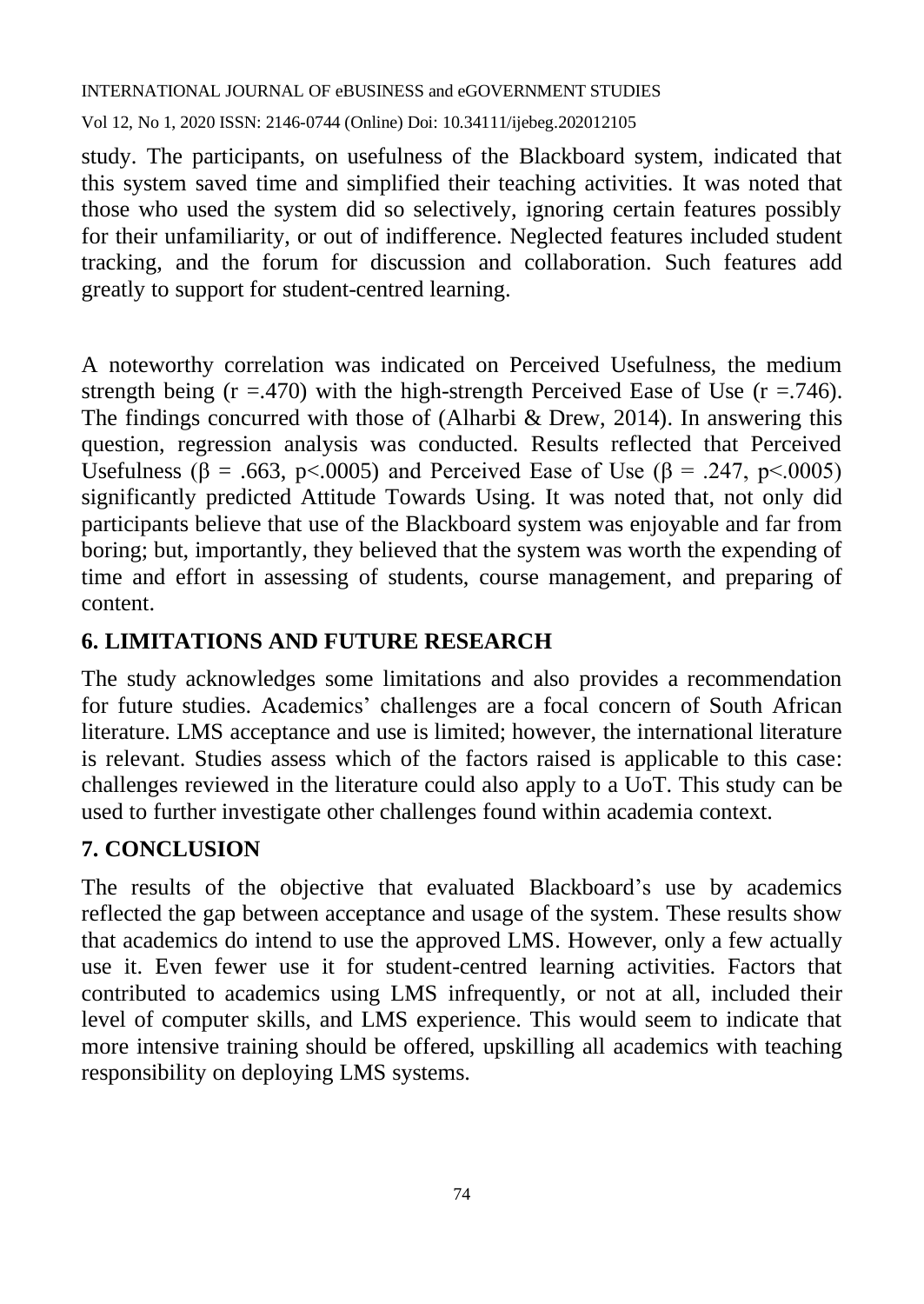Vol 12, No 1, 2020 ISSN: 2146-0744 (Online) Doi: 10.34111/ijebeg.202012105

Meanwhile, the results of the objective that evaluated the acceptance of the Blackboard system amongst academics revealed that acceptance was reasonably high. Most academics considered the LMS positively, finding it both easy to use and useful. The university should exploit this positive attitude towards acceptance and use of the system. An educational drive should be initiated, highlighting the benefits of such a system. This would be seen as giving support to the learning experience of students now in the digital age. While LMSs are complex systems, if implemented properly, and if the needs of the all the key stakeholders are satisfied, the rewards can be enormous. Therefore, continuous training is critical to ensure that LMSs are utilized to their full capacity. Incentivizing academics to use LMSs will act as a catalyst in integrating LMSs into the teaching and learning culture(s) of the higher education institutions.

TAM has been proven in numerous studies to successfully account for acceptance and usage in the business environment. However, it was inadequate to successfully account for usage in a university environment; and these results are similar to another, comparable study (Venter et al., 2012). Therefore, the current use of the TAM model within a higher education context appears to need further scrutiny.

#### **REFERENCES**

Abbad, M. (2011). A conceptual model of factors affecting e-learning adoption. Paper presented at the 2011 IEEE Global Engineering Education Conference (EDUCON), Amman, Jordan.

Abdous, M. (2013). Toward an alternative learning environment interface for learning management systems. International Journal on E-Learning, 12(1), 5-22.

Al-Busaidi, K. A., & Al-Shihi, H. (2010). Instructors' acceptance of learning management systems: A theoretical framework. Communications of the IBIMA, 2010(2010), 1-10.

Al-Busaidi, K. A., & Al-Shihi, H. (2012). Key factors to instructors' satisfaction of learning management systems in blended learning. Journal of Computing in Higher Education, 24(1), 18-39.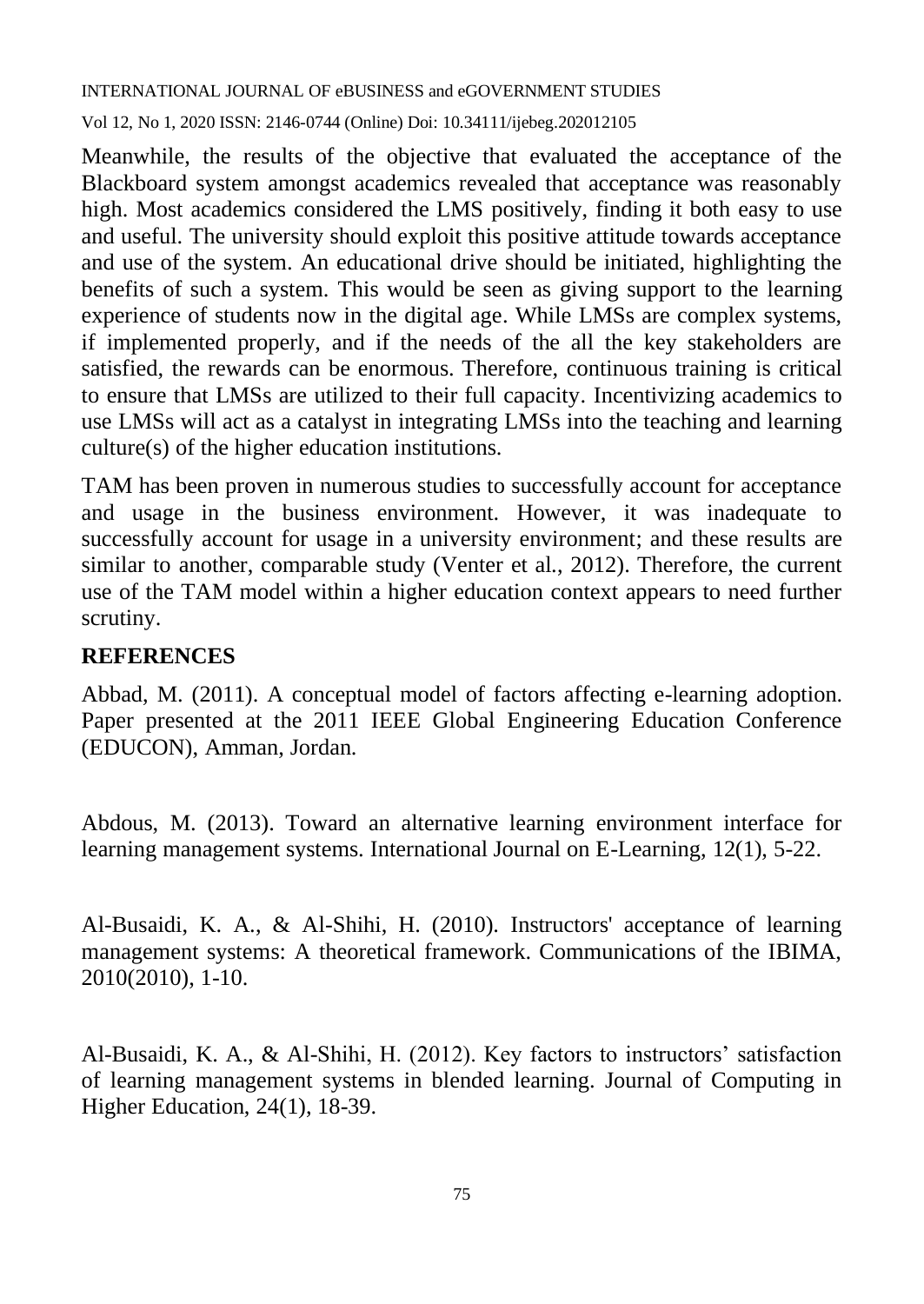Vol 12, No 1, 2020 ISSN: 2146-0744 (Online) Doi: 10.34111/ijebeg.202012105

Alharbi, S., & Drew, S. (2014). Using the technology acceptance model in understanding academics' behavioural intention to use learning management systems. International Journal of Advanced Computer Science and Applications, 5(1), 143-155.

Alshammari, S. H., Ali, M. B., & Rosli, M. S. (2016). The influences of technical support, self efficacy and instructional design on the usage and acceptance of LMS: A comprehensive review. Turkish Online Journal of Educational Technology, 15(2), 116-125.

Bandura, A. (1978). Self-efficacy: Toward a unifying theory of behavioral change. Advances in Behaviour Research and Therapy, 1(4), 139-161.

Blewett, C. (2012). e-Learning terminology trends–A lens into institutional paradigms? *Alternation,* 19(2), 211-235.

Butt, A. (2014). Student views on the use of a flipped classroom approach: Evidence from Australia. *Business Education and Accreditation,* 6(1), 33-43.

Coskuncay, F. (2013). A model for instructors' adoption of learning management systems: Empirical validation in higher education context. *Turkish Online Journal of Educational Technology,* 12(2), 13-25.

Davis, F. D. (1989). Perceived usefulness, perceived ease of use, and user acceptance of information technology. *MIS quarterly,* 13(3), 319-340.

Davis, F. D., Bagozzi, R. P., & Warshaw, P. R. (1989). User acceptance of computer technology: a comparison of two theoretical models. *Management science,* 35(8), 982-1003.

Edumadze, J. K. E., Ossei-Anto, T. A., Edumadze, G., Tamakloe, W. K., & Boadi, E. A. E. (2014). Evaluating the awareness and perceptions of lecturers in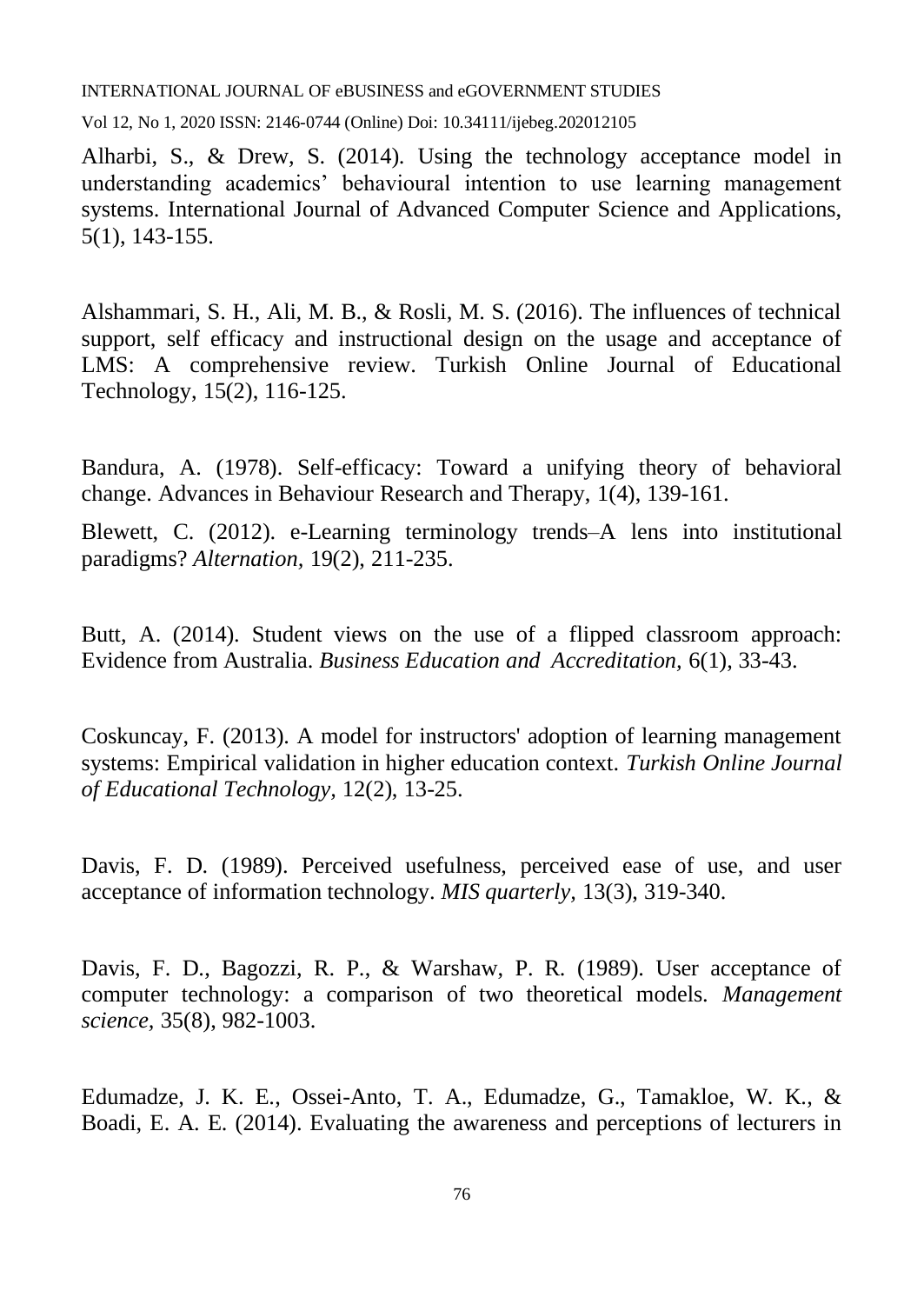Vol 12, No 1, 2020 ISSN: 2146-0744 (Online) Doi: 10.34111/ijebeg.202012105

using e-learning tools for teaching in university of Cape Coast. *International Journal of Computing Academic Research,* 3(1), 1-11.

Eslaminejad, T., Masood, M., & Ngah, N. A. (2010). Assessment of instructors' readiness for implementing e-learning in continuing medical education in Iran. *Medical teacher,* 32(10), 407-412.

Fathema, N., Sutton, K. (2013). Factors influencing faculty members' Learning Management Systems adoption behavior: An analysis using the Technology Acceptance Model. *International Journal of Trends in Economics Management and Technology,* 2(6), 20-28.

Fishbein, M., & Ajzen, I. (1977). *Belief, attitude, intention, and behavior: An introduction to theory and research*. Canada : Addison-Wesley Publishing Company

Horton, W. (2011). *E-learning by design*: John Wiley & Sons.

Igbaria, M., Parasuraman, S., & Baroudi, J. J. (1996). A motivational model of microcomputer usage. *Journal of Management Information Systems,* 13(1), 127- 143.

James, R., Krause, K. L., & Jennings, C. (2010). The first year experience in Australian universities: Findings from 1994 to 2009. Melbourne: Centre for the Study of Higher Education, The University of Melbourne.

Kirkwood, A., & Price, L. (2014). Technology-enhanced learning and teaching in higher education: what is 'enhanced'and how do we know? A critical literature review. *Learning, Media and Technology,* 39(1), 6-36.

Lee, Y., Kozar, K. A., & Larsen, K. R. (2003). The technology acceptance model: Past, present, and future. *Communications of the Association for information systems,* 12(1), 752-780.